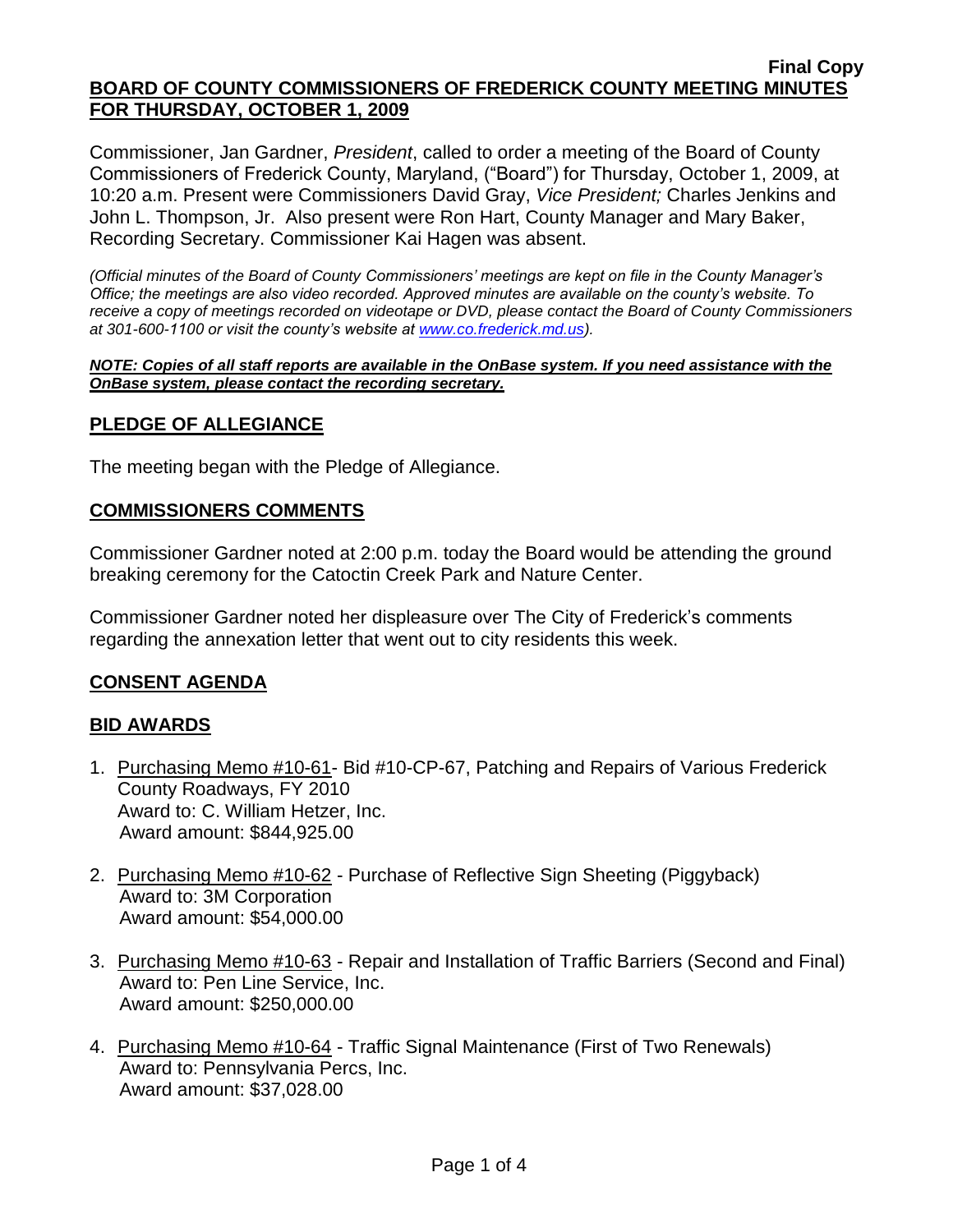#### **Final Copy BOARD OF COUNTY COMMISSIONERS OF FREDERICK COUNTY MEETING MINUTES FOR THURSDAY, OCTOBER 1, 2009**

- 5. Purchasing Memo #10-66 Request to Approve GSA Quotation CTCQ5095 for VMware Software Maintenance Award to: Convergence Technology Consulting Award amount: \$30,124.40
- 6. Purchasing Memo #10-67 Panasonic Rugged Mobile Data Computers (Piggyback) Award to: Pelican Mobile Award amount: \$150,404.00
- 7. Purchasing Memo #10-69 Request to Purchase and Process Library Materials for Brunswick Library (Piggyback) Award to: Brodart Co. Award amount: \$250,000.00
- 8. Purchasing Memo #10-70 Award of Quote for Testing and Inspection for Citizens Care and Rehabilitation Center and Montevue Home Project Award to: Specialized Engineering Award amount: \$103,520.00

Commissioner Gray moved approval of the consent agenda as presented. Commissioner Jenkins seconded the motion that passed 4-0 with Commissioner Hagen absent.

## **ADMINISTRATIVE BUSINESS**

# **Bid Award - Purchasing Memo #10-58, Approval of Contract with Miriam Liddle, M.A., CCC-SLP, for Speech Language Therapy Services, Developmental Center – Hal Good, Finance Division**

Mr. Good presented the purchasing memo.

Commissioner Gray moved approval of Purchasing Memo #10-58 as presented. Commissioner Jenkins seconded the motion that passed 4-0 with Commissioner Hagen absent.

### **Bid Award - Purchasing Memo #10-65, Sole Source Request to Purchase Digital Information Management System Software (DIMS) – Hal Good, Finance Division**

Mr. Good presented the purchasing memo.

Commissioner Jenkins moved approval of Purchasing Memo #10-65 as presented. Commissioner Gray seconded the motion that passed 3-1 with Commissioner Thompson opposed and Commissioner Hagen absent.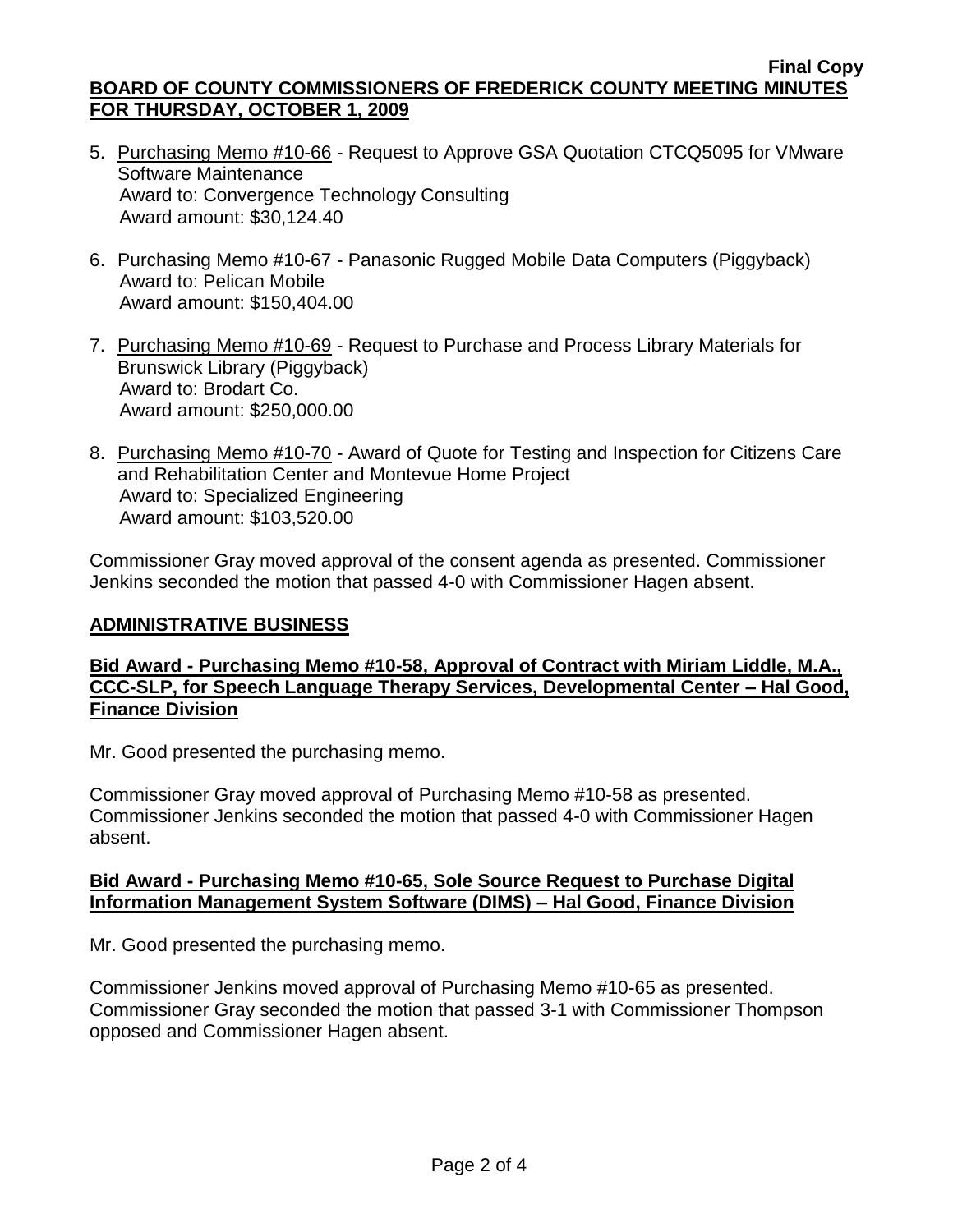# **Agricultural Preservation - Installment Purchase Agreements - Timmy Ruppersberger, Esquire, Venable LP and Tim Blaser, Planning Division**

Mr. Blaser and Ms. Ruppersburger presented the following properties for the installment purchase agreements and proposed resolutions:

- Hope/Green/Kanode Resolution #09-26
- **Myers Trust Resolution #09-27**
- Myers Property Resolution #09-28
- Lakin (Thrasher Farm) Resolution #09-29
- Lakin (Home Farm) Resolution #09-30

Commissioner Gray move approval of all five proposed resolutions as presented. Commissioner Thompson seconded the motion that passed 4-0 with Commissioner Hagen absent.

(A copy of Resolution #09-26, Resolution #09-27, Resolution #09-28, Resolution #09-29 and Resolution #09-30 can be obtained in the County Manager's Office or from the county's website, [www.co.frederick.md.us\)](www.co.frederick.md.us)

# **Fire and Rescue Companies Operating Appropriation Distribution Policy - Mike Gastley, Finance Division**

Mr. Gastley, Steve Leatherman and Doug Orner, Fire and Rescue Services Division, presented the current county appropriation regulations for receipt and expenditure of the State Senator William H. Amoss Funds and county appropriations policy. The current policy would disperse 25% on July 15; 25% on August 15; 50% on October 1. The proposed change would distribute 25% October 1 and the remaining 25% would be released once the annual report and supporting schedules/documentation was in order.

Commissioner Gray moved approval to allow public comment on this topic. Commissioner Jenkins seconded the motion that passed 3-1 with Commissioner Thompson opposed and Commissioner Hagen absent.

Public comment was taken from:

**Fiank Davis, Trustee, Frederick County Volunteer Fire and Rescue Association** 

Commissioner Gray moved to distribute 12.5% now and the final 37.5% on or around February 1, 2010. Commissioner Jenkins seconded the motion that tied 2-2 with Commissioners Gardner and Jenkins opposed and Commissioner Hagen absent.

Commissioner Jenkins moved to distribute 25% now and 25% on or around February 1, 2010. Commissioner Gardner seconded the motion that passed 3-1 with Commissioner Thompson opposed and Commissioner Hagen absent.